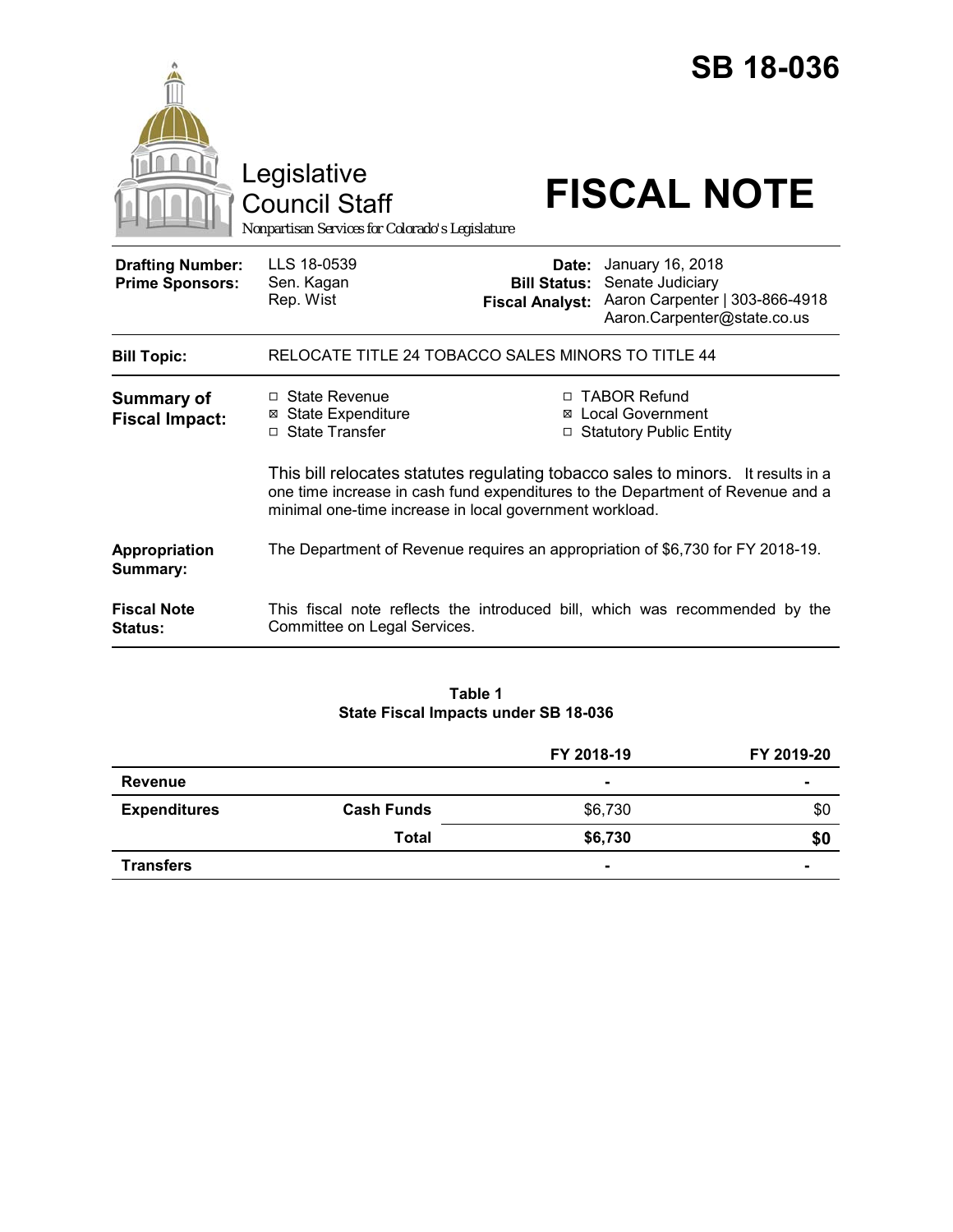January 16, 2018

# **Summary of Legislation**

This bill relocates statutes concerning regulation of tobacco sales to minors from Title 24 to the newly created Title 44 of the Colorado Revised Statutes and makes minor technical changes.

### **Background**

The Committee on Legal Services is currently supervising the Office of Legislative Legal Services in a two-year project to recodify Title 12 of the C.R.S., as directed by Senate Bill 16-163. In anticipation of this recodification, House Bill 17-1006 was enacted to allow agencies to request the Secretary of State to update statutory citations in the Code of Colorado Regulations without the agency notice, comment, or hearing requirements of the Administrative Procedure Act.

#### **State Expenditures**

This bill increases cash fund expenditures to the Department of Revenue (DOR) by \$6,730 for FY 2018-19 only. Expenditures are shown in Table 2 and detailed below. The costs for citation books (\$772) and updates to the case management system (\$4,630) are required for both House Bill 18-1025 and this bill. Should both bills pass, only one appropriation is required for those costs.

| <b>Cost Components</b>         |       | FY 2018-19 | FY 2019-20               |
|--------------------------------|-------|------------|--------------------------|
| <b>Department of Revenue</b>   |       |            |                          |
| <b>Computer System Changes</b> |       | \$4,630    | $\overline{\phantom{0}}$ |
| <b>Updated Signage</b>         |       | \$1,328    | $\overline{\phantom{0}}$ |
| <b>Citation Books</b>          |       | \$772      | $\overline{\phantom{0}}$ |
|                                | Total | \$6,730    | $\blacksquare$           |

# **Table 2 Expenditures Under SB 18-036**

 *\* Centrally appropriated costs are not included in the bill's appropriation.*

**Computer system changes.** The Office of Information Technology (OIT) estimates that 46 hours of contractor work, at a cost of \$100.65 per hour, is needed to modify the case management system that DOR's Liquor Enforcement Division (LED) uses to track cases and violations. The system will need to be updated so citation numbers reflect the new title.

**Updated signage.** Under current law, any person that sells tobacco products must display a tobacco warning sign. An estimated 3,000 tobacco warning signs will be updated through the LED to include the new citations. The updated signs will increase expenditures in the Tobacco Education Cash Fund by \$1,328.

**Citation books.** The LED will update and order 80 new citation books with the new citations. It is estimated that this will increase expenditures in the Liquor Enforcement Cash Fund by \$772.